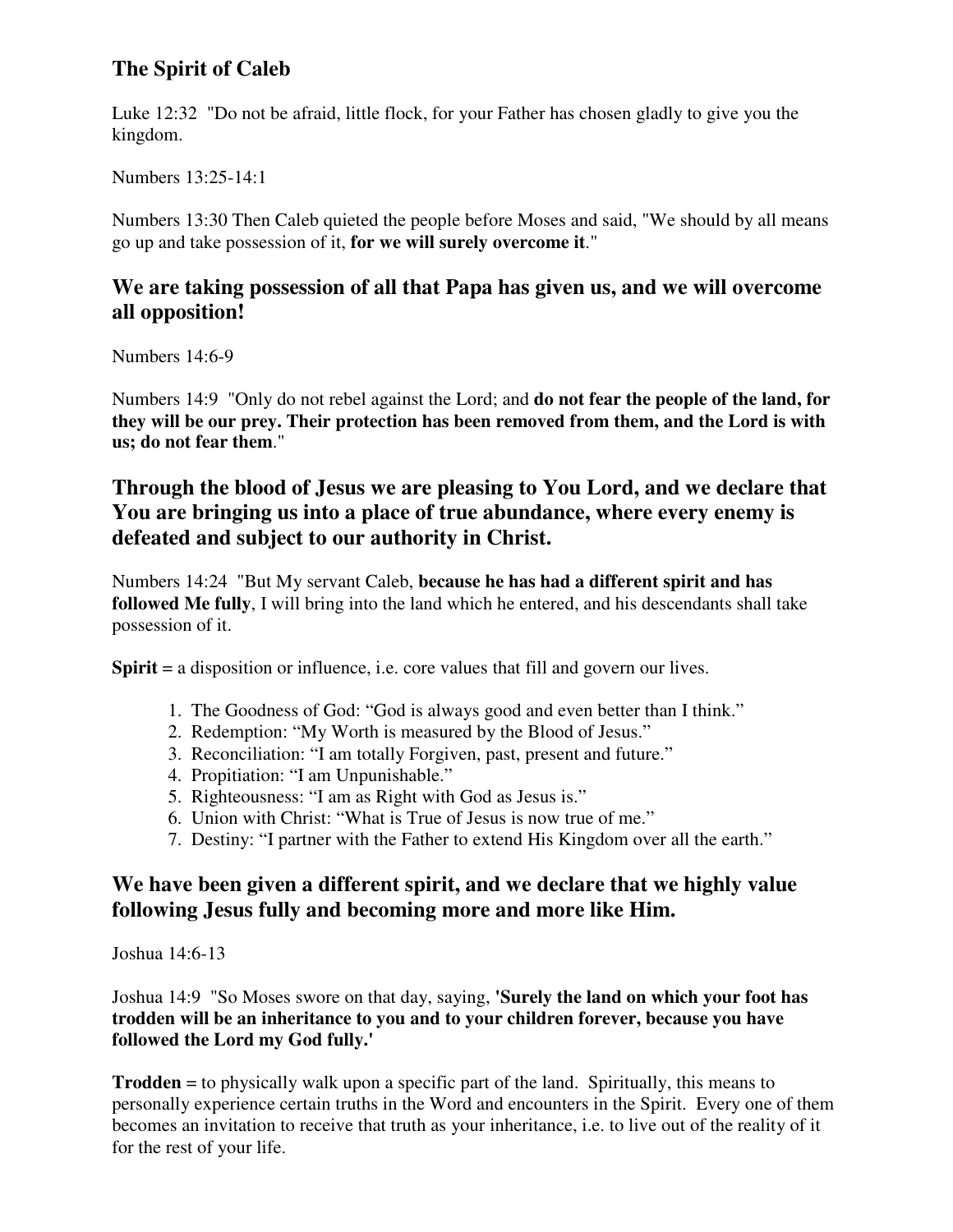# **We are warring to possess an inheritance that will empower generations after us to know the Lord and live freely in His Kingdom.**

Joshua 15:13 ¶ Now he gave to Caleb the son of Jephunneh a portion among the sons of Judah, according to the command of the Lord to Joshua, namely, Kiriath-arba, Arba being the father of Anak (that is, **Hebron**).

### **The first possession:**

**Hebron =** association or league, i.e. a place where a team functions

## **We have been given a place in the Kingdom of God where we are coming together to learn how to live as family and work together as a team.**

Joshua 15:14 Caleb **drove out** from there the three sons of **Anak**: Sheshai and Ahiman and Talmai, the children of Anak.

**Drove out** = to take possession of, to occupy, a place. This process requires that current occupants be expelled and their goods plundered, so there is freedom to do what the Lord desires. For us this is spiritual warfare that results in a natural or temporal outcome.

**Anak =** long-necked or strong-necked, i.e. pride.

# **We are destroying every stronghold of pride in us, and building up each other according to the new nature of Christ in us.**

#### **Sheshai =** noble

1. distinguished by rank or title.

2. pertaining to persons so distinguished.

3. of, belonging to, or constituting a hereditary class that has special social or political status in a country or state; of or pertaining to the aristocracy.

### **We reject every expression of hierarchy, rank, title, or postion, and freely choose to come under people to serve and empower them.**

**Ahiman =** my brother is a gift

**We will allow the Lord to establish His priorities for our relationships with others. We choose to connect with each other and become the family He has ordained for us to be. We will not allow anyone to pressure or manipulate us to do what they want because of their relationship with us.**

**Talmai =** abounding in furrows, plowman

**We reject and renounce all independent spirit and isolation. As members of one another, we recognize that we are incomplete without each other, so we will stay connected with those Papa has given us, and work together.**